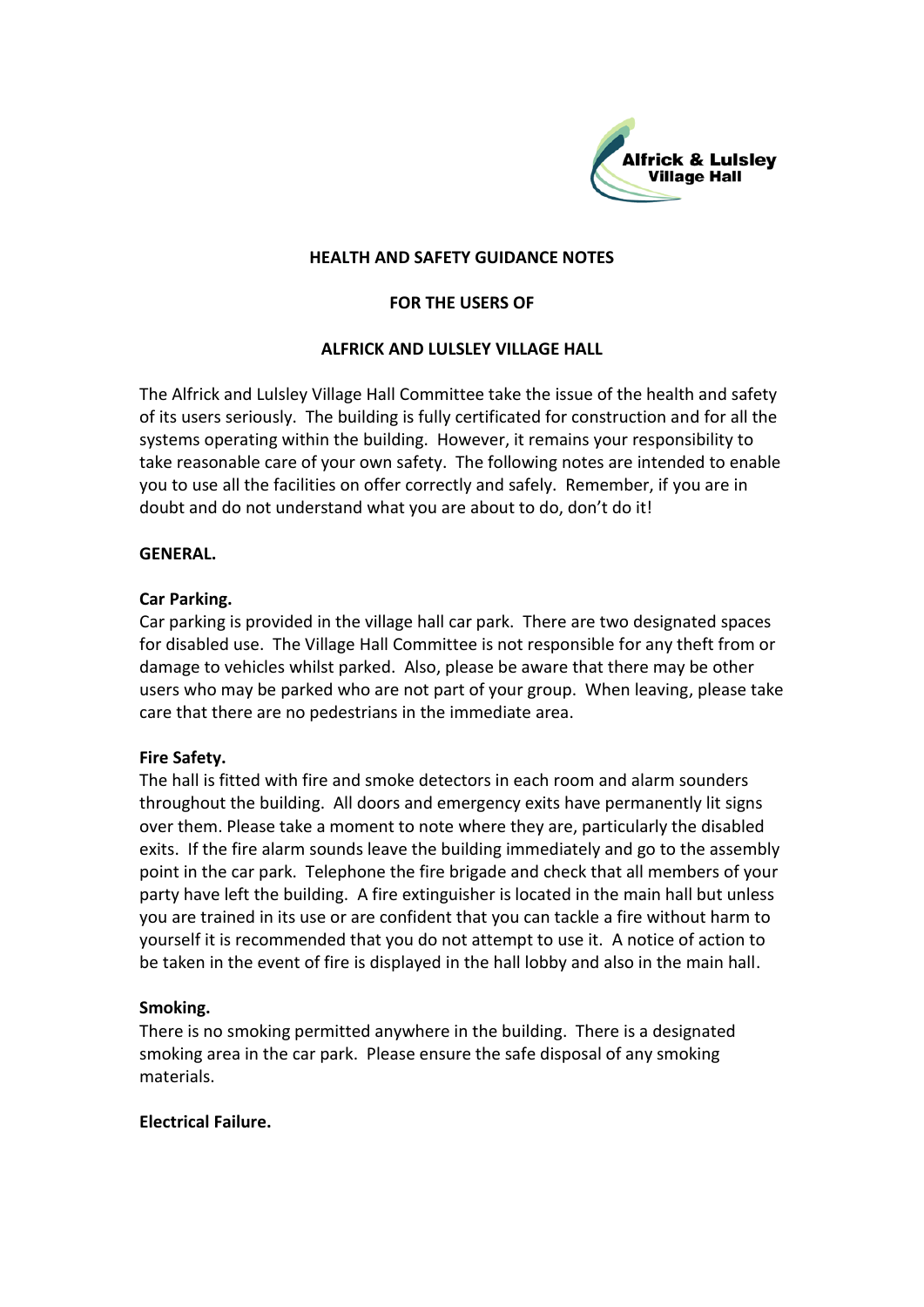In the event of a power failure a number of the normal overhead lights will remain on; these can be identified by the green glow in them when they are switched off. Turn off all appliances that you have switched on (but not the fridges).

#### **First Aid.**

The first aid container is located in the kitchen on the wall adjacent to the food fridge and is clearly visible.

#### **Water Supply.**

Hot water is supplied by electrical heaters located close to the taps in the kitchen and toilets. There will only be a short time from switching on the hot tap to hot water being available.

#### **Boiler.**

A wall mounted oil-fired boiler is located in the kitchen. It only supplies hot water to radiators in some parts of the hall and will normally be set in advance of your use of the hall. There should not normally be any need to make changes to the settings.

#### **Heating.**

In addition to the hot water radiators there are electric heaters in other parts of the hall. These will be switched on as required prior to your use of the hall and you should not alter any of them. Never put anything over them to dry.

# **Lights.**

In addition to the normal lighting in all the rooms in the hall there is a facility to temporarily switch on the outside lights to help you see your way back to the car park. By the entrance door first turn off the exterior lights (if they are on) and then press the button marked "Outside door light override button", this will put the exterior lights on for about 5 minutes before automatically turning them off. The override button does not control the car park floodlight, this should be switched off before leaving the hall.

#### **Toilets.**

These will be supplied with soap in the dispensers and paper towels together with toilet rolls. Note that a special key is required to change a toilet roll in its holder. There is a baby-changing facility in the disabled toilet. Please see the separate notice in the disabled toilet for the operation of the emergency access.

# **Doors.**

If you use the doors to access the terrace please be careful of any tripping hazard. If you have unlocked these doors please re-lock them afterwards.

#### **Hall Floor.**

After use the hall floor should be left clean, this will normally only need the use of a broom. Please do not use a wet mop on the floor as it takes off the special (and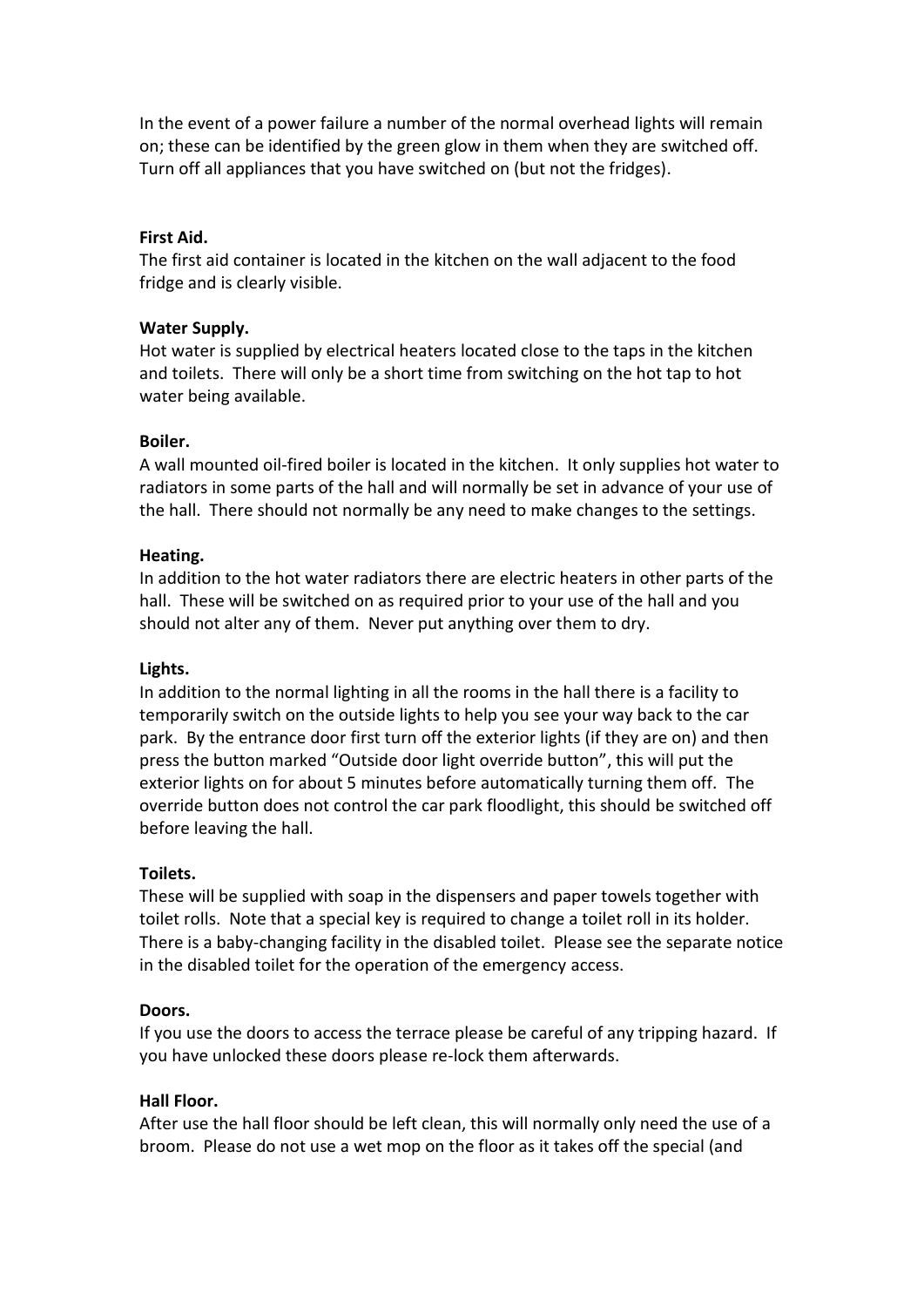expensive) polish. Please clean up any spills promptly. Any broken glass should be placed in the "glass bin" provided in the kitchen.

# **Cleaning.**

Materials and equipment for cleaning the kitchen are stored in one of the cupboards under the sinks and are for use in the kitchen only. Cleaning materials used in the toilets and for general use in the building must not be used in the kitchen area.

# **Chairs and Tables**.

If required, these will usually be set out for your use prior to your coming to the hall. However, if you wish to do this yourself or you need to clear them away part way through your use of the hall then please discuss this in advance with a member of the committee first. The round tables, in particular, are heavy and can be damaged by incorrect setting up. The chairs are stored on trolleys and need to be put back in the manner shown on the label on the chairs.

# **Stage.**

The stage has two sets of stairs leading up to it. Viewed from the front of the stage the right hand steps are classed as "ambulatory" in that they have shallow risers and deep treads making them suitable for anyone with a more limited mobility. Please note that, like most stages, there is nothing to stop you falling off the front or sides of the stage and young children in particular need to be watched if they are near the stage area.

# **Candles.**

The use of candles at a function or a meal can enhance the event but their use presents a very real fire risk. If you intend to use candles in the hall please seek agreement from the hall committee first.

# **KITCHEN APPLIANCES**.

For appliances in the kitchen there is a file, located in the left-hand drawer of the units housing the food fridge, which contains the manufacturers operating instructions. A member of the committee will provide any additional information that you may require.

Please note any additional instructions that may be attached to an appliance.

# **Fridges.**

There are two fridges in the kitchen. The one next to the cooker is for chilling drinks etc only and must not be used for food, it should be left on permanently The second fridge, located among the cupboard units facing the island work top, is for food only. It should be left on permanently and users should check the fridge thermometer to ensure that the internal temperature is 5 degrees centigrade or less.

# **Cooker.**